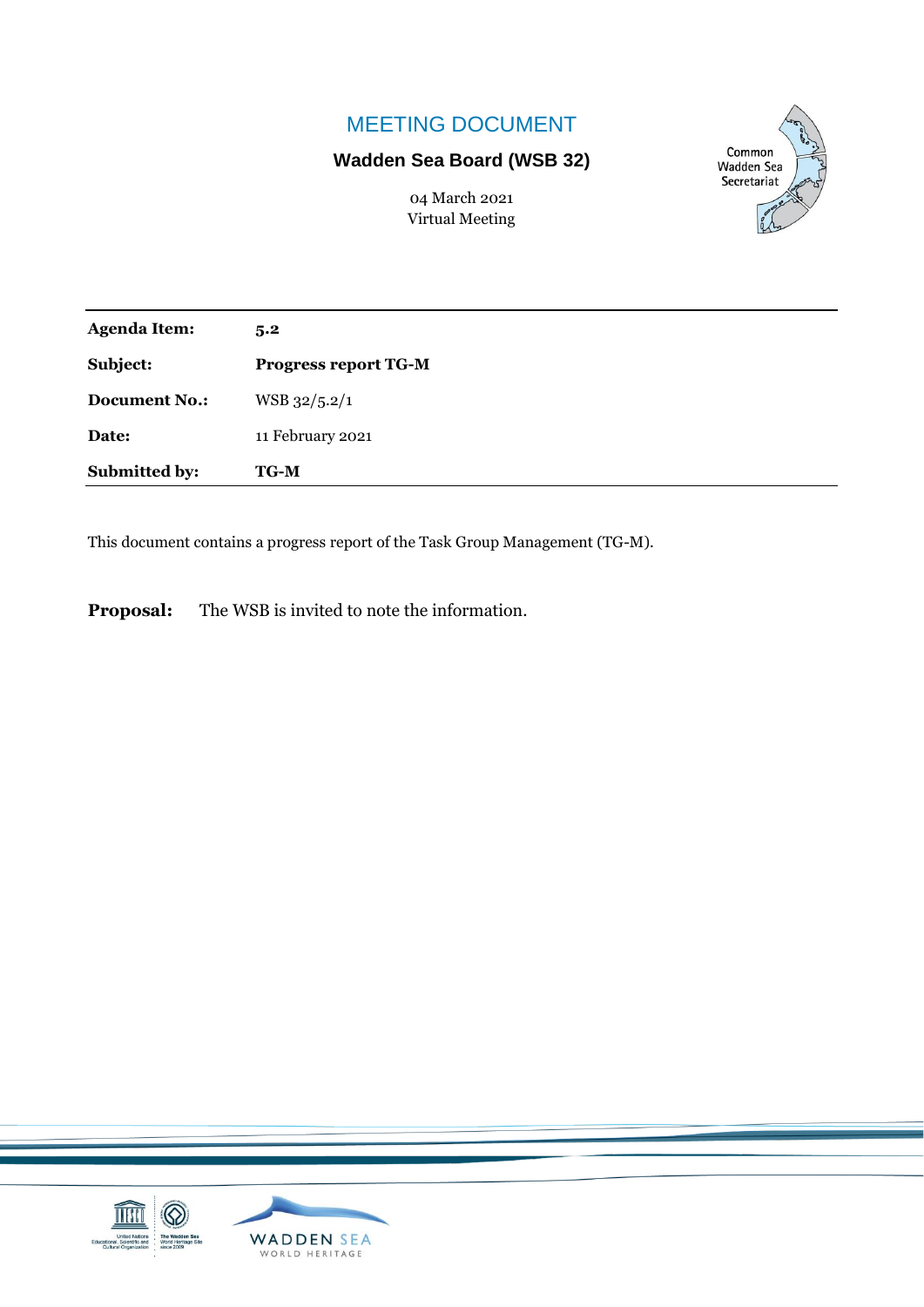# Task Group Management (TG-M) progress report to WSB 32

Since WSB-31, the TG-M has progressed on the following specific items:

## **1. Flyway & Breeding Birds**

*§5 Agree to continue and further consolidate the work on the Flyway Vision in the framework of the Wadden Sea Flyway Initiative with the relevant governmental and nongovernmental organisations and aim to extend the cooperation in the context of the Wadden Sea Flyway Initiative, especially with regard to the Arctic, to continue monitoring along the entire flyway, to continue specific capacity building and to increase the activation of partners;*

End of March 2020, the 1st stage project application of the Wadden Sea Flyway Initiative (WSFI)'Climate Resilience for Critical Sites for Migratory Birds and People along the East Atlantic Flyway' (Short Title: Climate Resilient East Atlantic Flyway) has been submitted under a call within the International Climate Initiative (IKI) funding instrument of the German Ministry for the Environment, Nature Conservation and Nuclear Safety (see [WSB31/5.2/2\)](https://waddensea-worldheritage.org/system/files/WSB-31-5-2-2-WSFI%20IKI%20project%20outline%20application.pdf). This proposal has been selected in the first stage of the thematic-oriented IKI-selection procedure. This does not constitute a commitment for future funding by BMU since further assessment procedures are necessary, but the preparatory next phase can be entered.

In January 2020 the third total count of the East Atlantic Flyway was organized along 32 countries, from Norway to South Africa. A compilation of national reports contains first results of the simultaneous January 2020 waterbird and wetland census along the East Atlantic Flyway: [Van Roomen et al., \(2020\) Simultaneous](https://www.waddensea-worldheritage.org/node/1283/)  [January 2020 waterbird census along the East Atlantic Flyway: National Reports.](https://www.waddensea-worldheritage.org/node/1283/) Wadden Sea Flyway [Initiative p/a Common Wadden Sea Secretariat, Wilhelmshaven, Germany, Wetlands International,](https://www.waddensea-worldheritage.org/node/1283/)  [Wageningen, The Netherlands, BirdLife International, Cambridge, United Kingdom.](https://www.waddensea-worldheritage.org/node/1283/)

*In addition, in 2020 the WSFI assisted with the development and management of critical site networks in West Africa and conducted community-based site activities: (1) support the nomination of the Bijagos Archipelago as a World Heritage Site, (2) develop a network of experts* to address the management of intertidal flats, especially for migratory waders, (3) raise awareness for migratory birds among the general public with campaigns and infrastructure projects and contribution to the new flyway movie "A call for cooperation saving the place migratory birds call home".

*§12 Instruct the Wadden Sea Board to oversee the further implementation of the Action Plan for Breeding Birds and support an exchange of experiences of national and regional activities, including a potential further development, and to undertake an evaluation in time for the next Trilateral Governmental Conference;*

The progress report 'Breeding Birds in the Wadden Sea - Trends 1991-2017 and results of total counts in 2006 and 2012' has been published. The report provides baseline information on trends in breeding numbers in the period 1991-2017 and an account on total counts in 2006 and 2012, all carried out in the framework of the TMAP program[: Koffijberg et al., \(2020\) Breeding Birds in the Wadden Sea: Trends 1991-](https://www.waddensea-worldheritage.org/resources/ecosystem-40-trends-breeding-birds) 2017 and [results of total counts in 2006 and 2012. Wadden Sea Ecosystem No. 40. Common Wadden Sea Secretariat,](https://www.waddensea-worldheritage.org/resources/ecosystem-40-trends-breeding-birds)  [Joint Monitoring Group of Breeding Birds in the Wadden Sea, Wilhelmshaven, Germany.](https://www.waddensea-worldheritage.org/resources/ecosystem-40-trends-breeding-birds)

A WSFI microsite is being implemented with the company Creative Concern. This microsite serves as template for subsequent sites, e.g., for Swimway and Alien Species.

In the Wadden Sea, outbreaks of type H5N8 bird flu were reported for wild bird species and farm poultry. Upon the proposal for CWSS to take on some coordination which arose during the online exchange session / webinar for the Wadden Sea Board on 19 November 2020, trilateral information exchange has started in the Expert Groups Migratory and Breeding Birds (EG-MB/BB) 20-2 meeting held on 24 November 2020. [Resulting information is being shared on the World Heritage website.](https://www.waddensea-worldheritage.org/news/avian-flu-wadden-sea-world-heritage)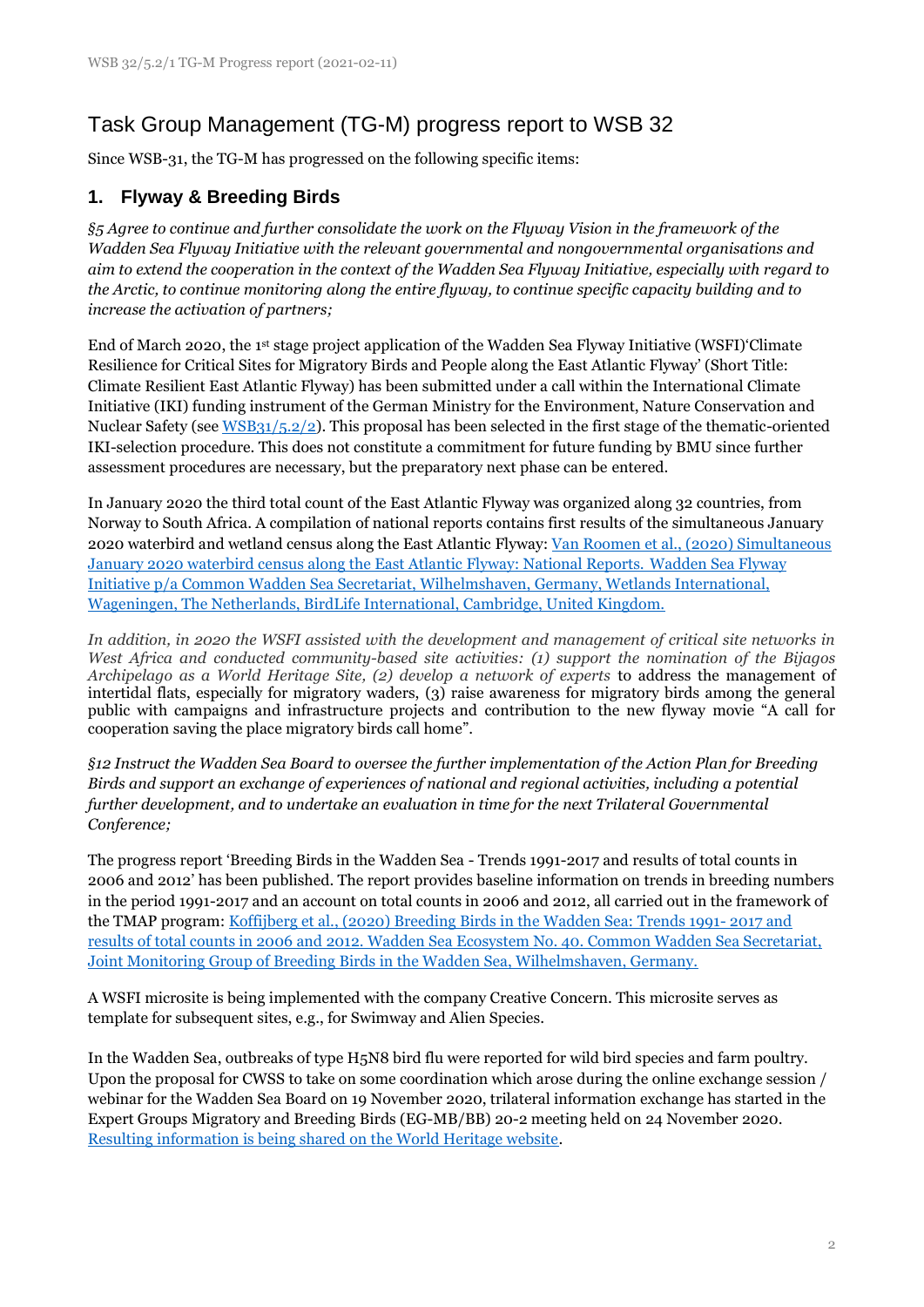Since 15 January 2021, Ms Kristine Meise functions as new secretary of EG-MB/BB and the Wadden Sea Flyway Initiative Steering Group (WSFI Steering Group), as successor of the retired Mr Gerold Lüerssen.

#### **Proposal: WSB is invited to note the information.**

## **2. Fish targets / Swimway**

*13 Instruct the Wadden Sea Board to further develop and contribute to implementing the SWIMWAY Vision (at Annex 3) as an integrated approach to achieving the Trilateral Fish Targets by investigating, monitoring, managing and communicating topics concerning the ecology of fish of the Wadden Sea Area;*

The ad hoc Working Group Swimway (WG-Swimway) has further implemented the SWIMWAY Vision and Action Programme 2019 – 2024 since WSB 31 by:

- Establishing a temporary subgroup of experts to develop a proposal for a common fish monitoring programme in the Wadden Sea regions under the Trilateral Monitoring and Assessment Programme (TMAP), upon request by the Task Group Monitoring and Assessment (TG-MA). A first meeting of this group was held on 4 February 2021;
- Publication of a fish monitoring report: [Walker, P.A. \(2020\) Trilateral fish monitoring: overview of](https://www.waddensea-worldheritage.org/resources/trilateral-fish-monitoring-overview-monitoring-and-research-swimway)  [monitoring and research for SWIMWAY. Common Wadden Sea Secretariat, Wilhelmshaven,](https://www.waddensea-worldheritage.org/resources/trilateral-fish-monitoring-overview-monitoring-and-research-swimway)  [Germany;](https://www.waddensea-worldheritage.org/resources/trilateral-fish-monitoring-overview-monitoring-and-research-swimway)
- Drafting a policy review on existing legislation relevant to the realisation of the trilateral fish targets. Priority recommendations are formulated in the document "Trilateral Fish Targets and European Policies -Policy Statement" (submitted as WSB 32/5.2/4)
- Preparation of a trilateral research proposal under Swimway, by members of WG-Swimway and engaged Danish, Dutch and German scientists;
- Preparation of project proposals for national projects to complement the Dutch Waddentools SWIMWAY Waddenzee project: A German project proposal on bottlenecks in the life cycle of fish in the Wadden Sea will be submitted to the Federal Biodiversity Program by the Federal Agency for Nature Conservation, a Danish project proposal is being prepared for re-submission after rejection;
- Planning for a Swimway website, which will be established as microsite, with the template provided by the WSFI microsite.

As requested by their ToR, the WG also drafted Terms of Reference for their possible transformation to an Expert Group on fish, which has been submitted as separate document (submitted as [WSB 32/5.2/3\)](https://www.waddensea-secretariat.org/system/files/WSB-32-5-2-3-ToR%20EG-Swimway.pdf).

Therewith, WG-Swimway has fulfilled its envisaged tasks for 2020. TG-M has commented on and approved of the Policy statement as well as of the ToR.

The chairperson of WG-Swimway Mr Adi Kellermann will continue his work in 2021.

#### **Proposal: WSB is invited to note the information**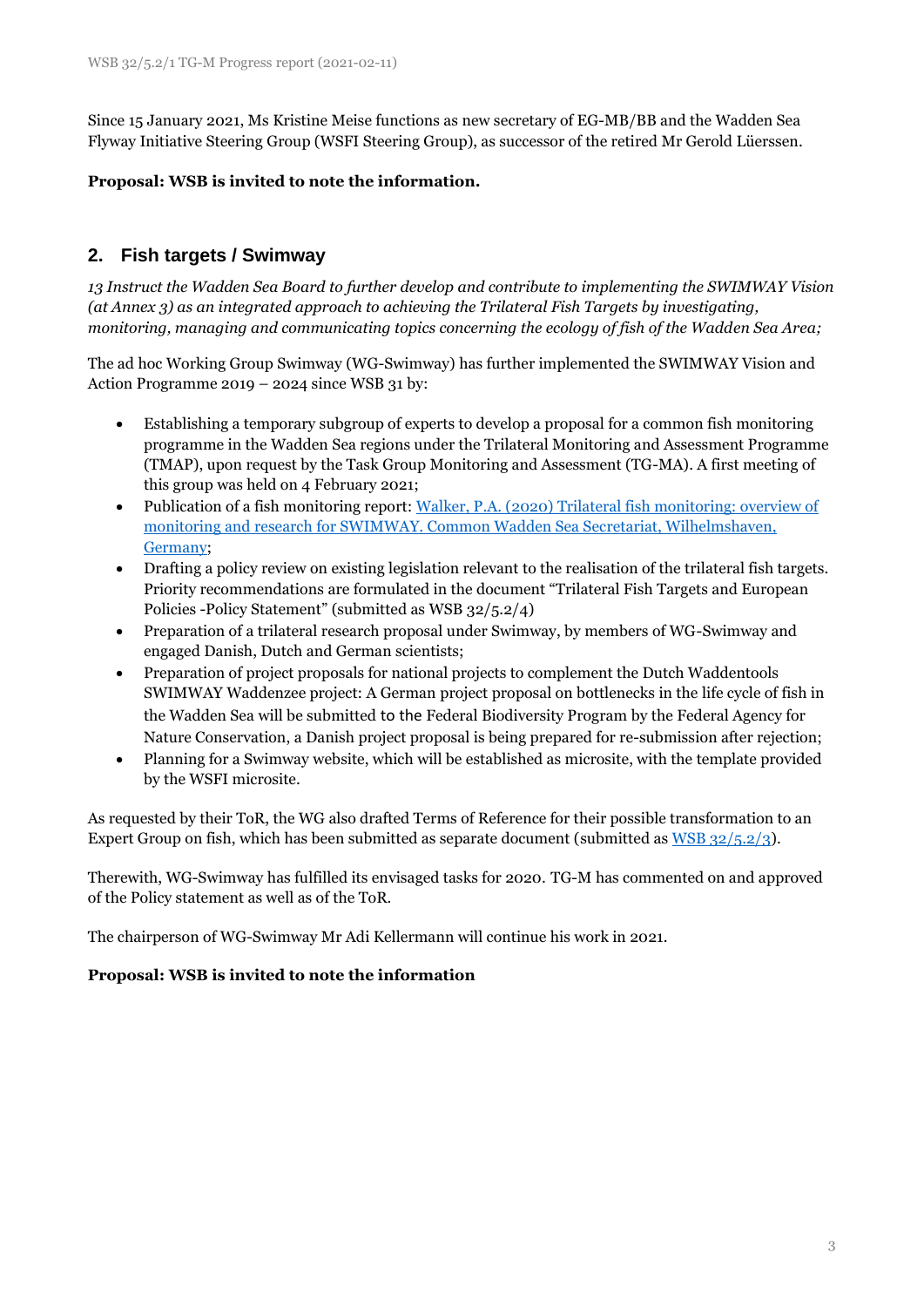## **3. Wardening & management**

*14. Instruct the Wadden Sea Board to work intensively on cooperation at the operational management level and to secure adequate wardening and management across the whole Wadden Sea Area, in order to strengthen the protection of the Wadden Sea World Heritage* 

A planned wardening workshop has been postponed to 2021, due to the COVID-19 travel- and meeting restrictions.

#### **Proposal: WSB is invited to note the information.**

### **4. Seal Management Plan**

*15. Reaffirm the rules on taking and releasing of seals in accordance with Article IV of the Agreement on the Conservation of Seals in the Wadden Sea and adopt the updated Seal Management Plan 2018-2022, which also takes into account the management of grey seals;*

The reports on grey seals and harbour seals have been published on beginning of July 2020 and November 2020 respectively: [Brasseur et al \(2020\) EG-Seals grey seal surveys in the Wadden Sea and Helgoland in](https://www.waddensea-worldheritage.org/2020-grey-seal-report)  [2019-2020. Common Wadden Sea Secretariat, Wilhelmshaven, Germany.](https://www.waddensea-worldheritage.org/2020-grey-seal-report)

[Galatius et al. \(2020\) Trilateral surveys of Harbour Seals in the Wadden Sea and Helgoland in 2020.](https://www.waddensea-worldheritage.org/resources/2020-harbour-seal-report)  [Common Wadden Sea Secretariat, Wilhelmshaven, Germany.](https://www.waddensea-worldheritage.org/resources/2020-harbour-seal-report)

#### **Proposal: WSB is invited to note the information**

### **5. Harbour porpoises**

*16. Agree to duly take account of the fact that harbour porpoises are present in the Wadden Sea, thus addressing the conservation of the species;* 

At their WSB 30 meeting held on 21 November 2019 in Wilhelmshaven, Germany the WSB endorsed the TG-M recommendation to include harbour porpoises into the responsibilities of the EG-Seals. The Expert Group (EG)-Seals has incorporated harbour porpoises to their proposed ToR for a new EG Marine Mammals (EG-MM) (submitted as  $WSB$  32/5.2/2).

The envisaged harbour seal workshop 2020 in the scope of the 30th anniversary of the seal agreement (concluded in 1990) is postponed to 2021, due to COVID-19 restrictions and to comply with the enforcement of the agreement in 1991.

#### **Proposal: WSB is invited to note the information**

### **6. Alien Species**

*17. Instruct the Wadden Sea Board to undertake further steps towards a Trilateral Management and Action Plan Alien Species (MAPAS) (as described in Annex 4), which should include relevant steps for public awareness and cooperation on early warning and measures, integrating a related monitoring programme, based on the national data underpinning the Trilateral Assessment and Monitoring Programme, including the installation of the network platform at the Common Wadden Sea Secretariat;*

The Expert Group Alien Species (EG-AS) is working towards development of operational assessment criteria/targets for neobiota, which can be integrated into the future parameter set and programme array of the Trilateral Monitoring and Assessment Programme (TMAP).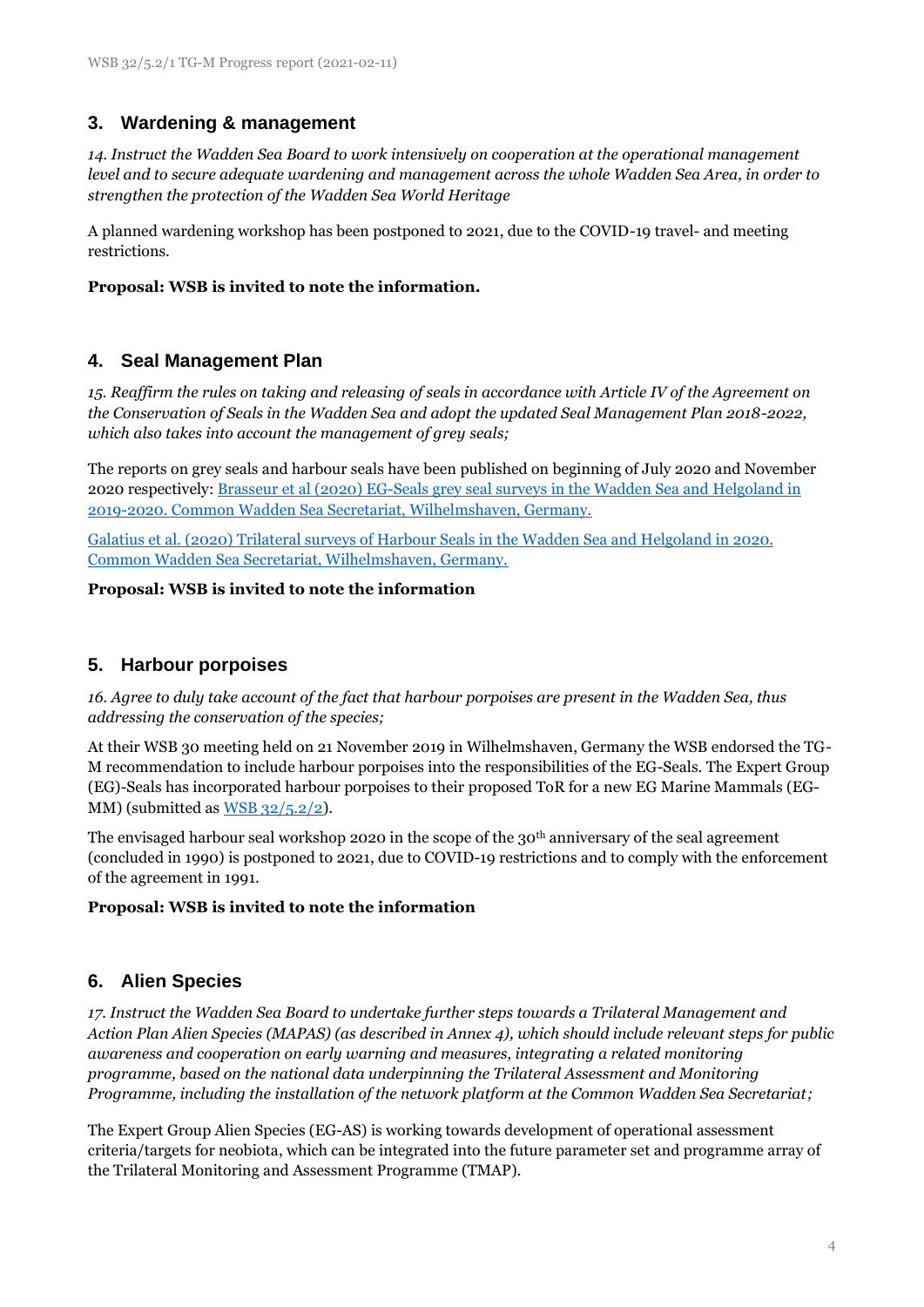The planned alien species network platform will be established as microsite (following the Flyway and Swimway sites). The technical outline (functionality, navigation, view) for the site has been developed and CWSS maintains contact with Creative Concern to implement the platform as microsite. The upload of content will follow in cooperation with EG-AS.

Mr Klöpper functions as secretary for this group from WSB 31.

#### **Proposal: WSB is invited to note the information**

### **7. Sustainable Fisheries**

*21. Instruct the Wadden Sea Board to further develop steps for the sustainability of fisheries in the Wadden Sea Area on the trilateral level, in order to achieve the conservation objectives of the Trilateral Wadden Sea Cooperation as well as a level playing field. This should be done in close cooperation with responsible authorities and relevant stakeholders and initiatives (e.g. certification procedures), within the Framework for Sustainable Fisheries, taking into account both the importance of the ecosystem service of providing regional seafood in this respect and the integrity of the World Heritage Site.*

At the Wadden Sea Board (WSB) meeting 31 held online on 18 June 2020, the Board endorsed the working approach on sustainable fisheries submitted by TG-M ( $WSB$  31/5.2/1):

1) Update and completion of fishery inventory

2) Status and recommendations for principles Framework for Sustainable Fisheries (Annex 3 [Tønder](https://www.waddensea-worldheritage.org/sites/default/files/2014_toender%20declaration.pdf)  [Declaration\)](https://www.waddensea-worldheritage.org/sites/default/files/2014_toender%20declaration.pdf)

Product 1: Inventory on fishery activities in the Wadden Sea Conservation Area.

Product 2: Document with status and recommendations for principles of the Framework for Sustainable Fisheries (Annex 3 Tønder Declaration), including analysis how existing legislative framework, regulations, agreements and initiatives support the Framework for Sustainable Fisheries.

TG-M has proceeded towards two envisaged products for 2020 in a topical meeting sustainable fisheries on 17 July 2020.

A first draft of the inventory on fishing activities has contributed to the SIMP key topic headings "Inventory" and "Common ground". This first draft will need revision and inclusion of further information before a summary can be integrated to the SIMP document. This information will serve also as input to a thematic report fisheries for the Quality Status Report (QSR). TG-M has supported a legal framework fisheries drafted by CWSS intern Ms Marine Perrin.

TG-M has started to provide input on the status assessment for the principles listed in the Framework for Sustainable Fisheries (Working approach 2). Missing information for both products will be gathered in the frame of the SIMP and QSR development, with support by QSR authors and consultants. Recommendations for principles of the Framework for Sustainable Fisheries will be discussed after completion of the status (Note: Participants of the topical meeting sustainable fisheries agreed that the term "recommendations" in product 2 (Status and recommendations of the Framework Sustainable Fisheries principles) includes procedural recommendations. Therefore, the term may be revised.)

For SIMP and QSR see  $\underline{\text{WSB}}$  32/5.1/2 and WSB 32/5.4.

#### **Proposal : WSB is invited to note the information**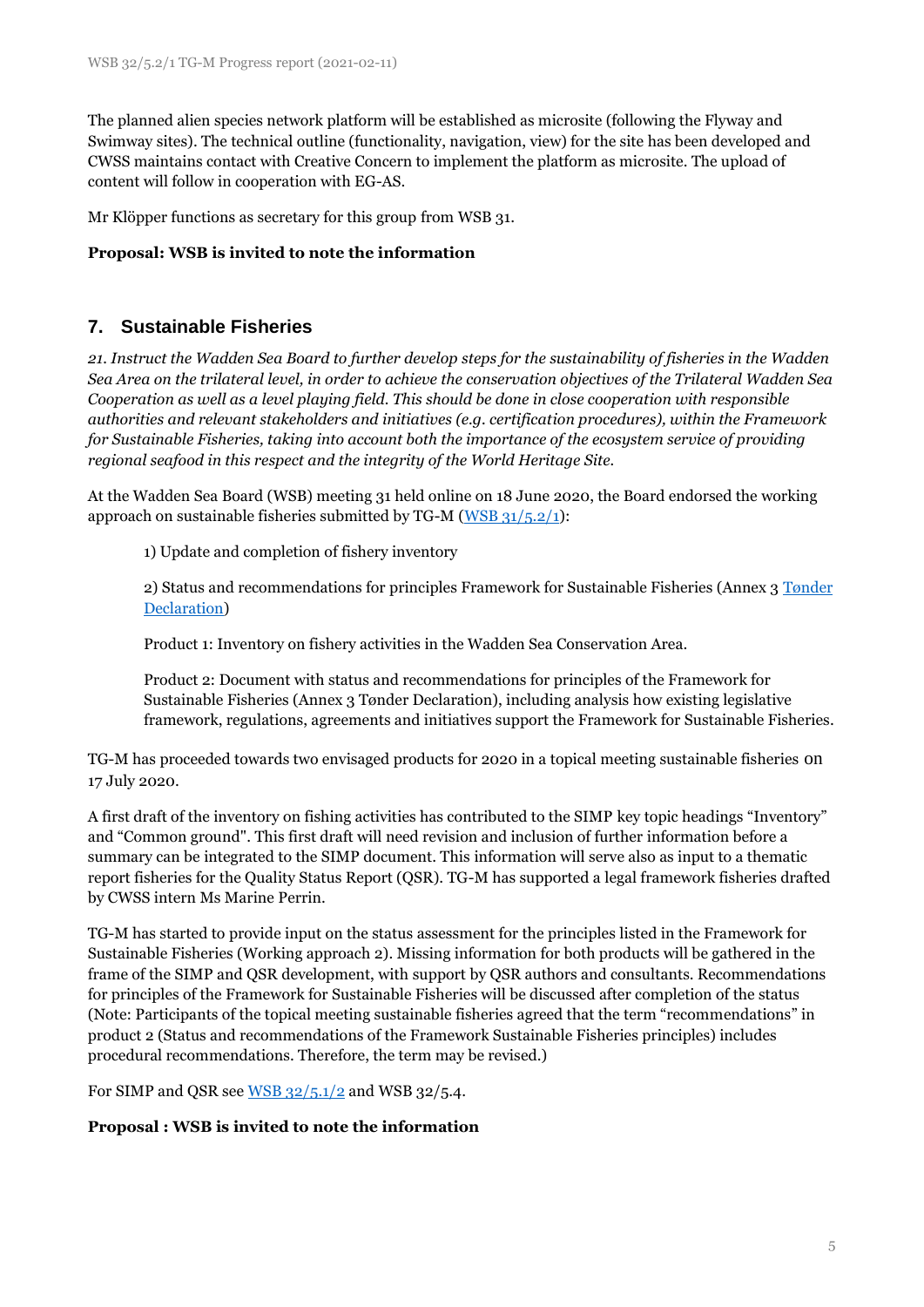## **8. Marine litter**

*22. Strive to substantially reduce the amount of marine litter in the Wadden Sea by the year 2030;*

*23. Instruct the Wadden Sea Board to make use of all relevant existing monitoring and action programmes, as well as existing action plans, taking into account local, national and multilateral initiatives to gain and exchange adequate additional knowledge on sources and impacts of marine litter (such as microplastics) on the Wadden Sea ecosystem and stimulate and support appropriate measures.*

Upon initiative of the Netherlands, TG-M has assembled an inventory on marine litter initiatives and activities The group has prepared a trilateral overview on marine litter related policies and activities in the Trilateral Wadden Sea Region (se[e WSB 32/5.2/5\)](https://www.waddensea-secretariat.org/system/files/WSB-32-5-2-5-tg%20m%20marine%20litter.pdf). Recommendations on future trilateral activities on this matter will be directed to WSB 33.

## **9. Light Emissions**

*24. Request the Wadden Sea Board to stimulate various initiatives, together with communities and relevant stakeholders, aiming to reduce light emissions, such as measures to avoid unnecessary lighting, the exchange of best practices, technological innovations or monitoring, for the benefit of the whole Wadden Sea Area, whilst ensuring safety standards prescribed by pertinent legislation;*

The Wadden Sea Forum (WSF) has taken up initiative on the issue of Light Emissions/Dark Sky within the Trilateral Partnership in support of the Wadden Sea World Heritage. Reference to OPteamPH progress report to WSB32 [\(WSB32/6/1\)](https://www.waddensea-secretariat.org/system/files/WSB-32-6-1-OPteamPH%20progress%20report.pdf). TG-M therefore proposes that this aspect will be treated further under the auspices of the WSF.

**Proposal: WSB is invited to note the information.**

## **10. Energy**

*29. Instruct the Wadden Sea Board to review and monitor the impacts of renewable energy production and energy transportation on the Wadden Sea ecosystem and to consider measures to avoid or mitigate possible negative impacts by looking for best environmental practices also with the aim of developing, for example, related common principles to evaluate the impact of high-voltage power cables in the Wadden Sea Area in close consultation with the responsible bodies and stakeholders*

The review of impacts of renewable energy is being conducted in the frame of the SIMP. TG-M has supported SIMP development with contacts for specific experts on this topic, and a compilation of a policy framework, led by Schleswig-Holstein. On-going work on this topic is supported by an external consultant. These efforts are conducted in line with the development of the QSR thematic report energy. For SIMP and QSR see WSB  $32/5.1/2$  and WSB 32/5.4.

#### **Proposal: WSB is invited to note the information.**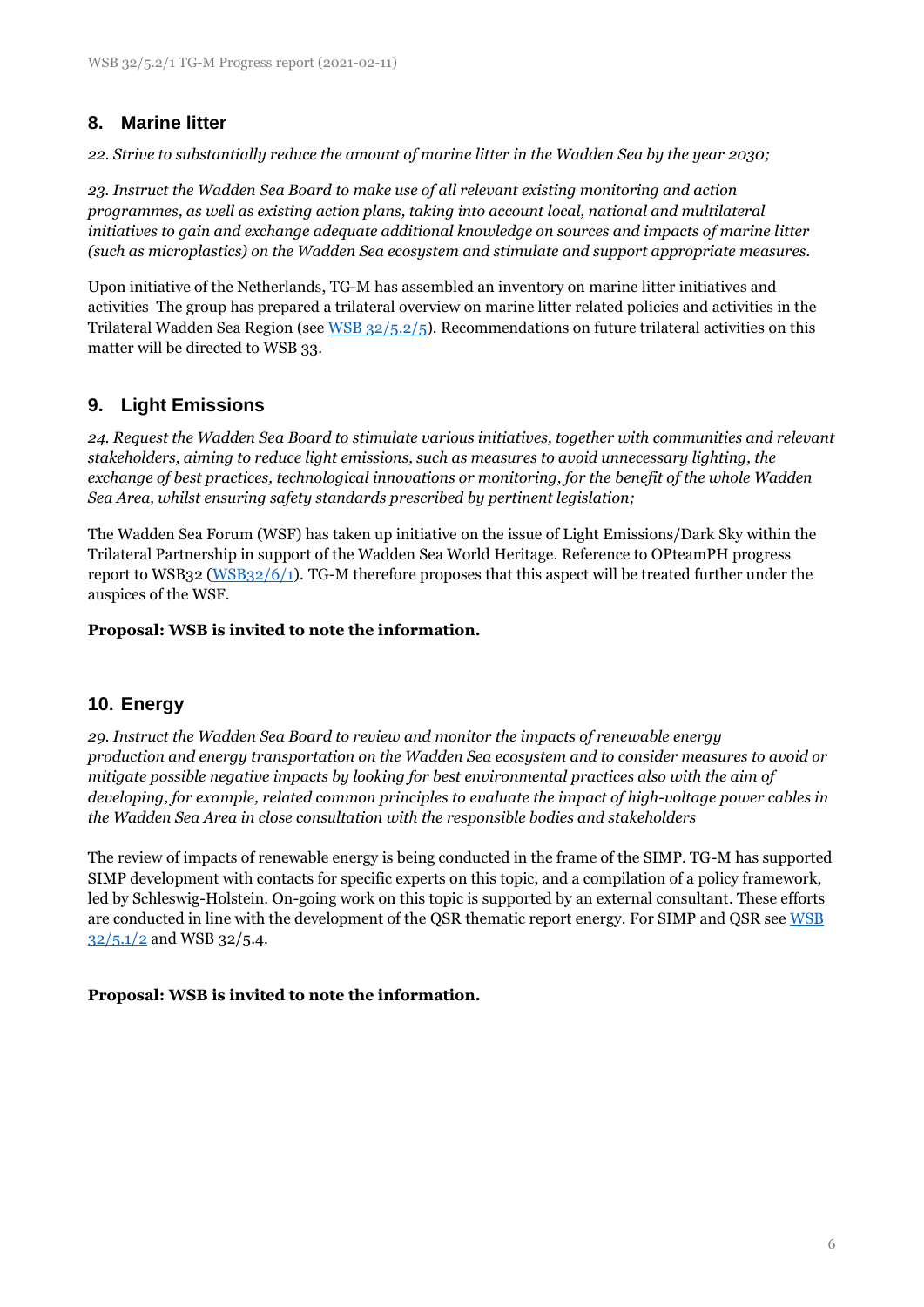## **11. Ports and shipping**

*30. Encourage ports and ferry companies working in the Wadden Sea Area to develop codes of conduct to further demonstrate their willingness to work towards environmentally sound standards in accordance with best available technology;*

*31. Request the Wadden Sea Board to consider the different approaches of the three countries in order to identify the most sustainable modes of transport for ensuring naturefriendly site-specific connections to the islands in the future;*

*32. Encourage the competent national shipping and nature conservation authorities to continue their dialogue in order to achieve an even higher level of safety and cooperation, inter alia by raising the general awareness and information level;*

In June 2020, The Dutch Safety Board has published an investigation report on the loss of containers from the MSC Zoe in 2019: [Dutch-Safety-Board-Safe-container-transport-north-of-the-Wadden-Islands-Lessons](https://www.iims.org.uk/wp-content/uploads/2020/06/Dutch-Safety-Board-Safe-container-transport-north-of-the-Wadden-Islands-Lessons-learned-following-the-loss-of-containers-from-MSC-ZOE.pdf)[learned-following-the-loss-of-containers-from-MSC-ZOE.](https://www.iims.org.uk/wp-content/uploads/2020/06/Dutch-Safety-Board-Safe-container-transport-north-of-the-Wadden-Islands-Lessons-learned-following-the-loss-of-containers-from-MSC-ZOE.pdf) In December 2020, the respective response from the Dutch Minister of Infrastructure and Waterstate was published. The minister announced the following measures focused on risk management in regard to losing containers;

- The Netherlands will lobby within IMO for a broader analysis of the extent to which international rules are not in line with the increase of scale for containerships and lobby for obliging new guidelines;
- Since October 31st, the coastguard advises big containerships to avoid the southern route with certain weather(circumstances). Due to results of additional research, the coastal guard is also advising this for smaller containerships;
- Germany will give the same advice for ships sailing into western direction;
- The Netherlands will also focus its efforts on creating a better information position for the crew on ships. For example, in regards to using a machine measuring swing angle and trace containers.

As key topic, shipping and ports is being tackled within the frame of the SIMP. TG-M has supported the round table approach (see below) and a legal framework shipping drafted by CWSS intern Ms Marine Perrin. On-going work on this topic is supported by a consultant, including Particularly Sensitive Sea Area (PSSA) [Operational Plans](https://www.waddensea-worldheritage.org/resources/pssa-wadden-sea-operational-plans) implementation assessment, potential conflicts of shipping with the 10 OUV key values and potential next activities. These efforts are conducted in line with the development of the QSR thematic report shipping. For SIMP and QSR see WSB 32/5.1/2 and WSB 32/5.4.

At the Wadden Sea Board (WSB) meeting 30 held on 21 November 2019 in Wilhelmshaven, Germany, the establishment of a round table for shipping as a partnership initiative led by the WSF with the support of the CWSS/ PH admin unit and in collaboration to TG-M [\(WSB30/5.8/2 WSF Shipping Group\)](https://www.waddensea-worldheritage.org/sites/default/files/WSB30%205.8-2%20ws%20shipping%20group.pdf) was approved. The round table was originally planned as in person meeting, which should also give input to the SIMP. Due to COVID-19 restrictions, this meeting is now planned as online event (see TG-M21-1-5-2-WSF-Roundtable[/WSB 32/9/1\)](https://www.waddensea-secretariat.org/system/files/WSB-32-9-1%20WSF.pdf) TG-M actively supports the preparation with its network to raise awareness about the issue and to contact further representatives of shipping organisations, authorities and governments.

*33. Encourage the further development and application of environmentally friendly port concepts through the joint organizations of ports, for example by exchange of best practices;*

*34. Note the ongoing discussions in the framework of the International Maritime Organization (IMO) on a possible mandatory prewash of cargo tanks having contained paraffins, whereby the prewash residue shall be discharged into a port reception facility;*

#### **Proposal: WSB is invited to note the information.**